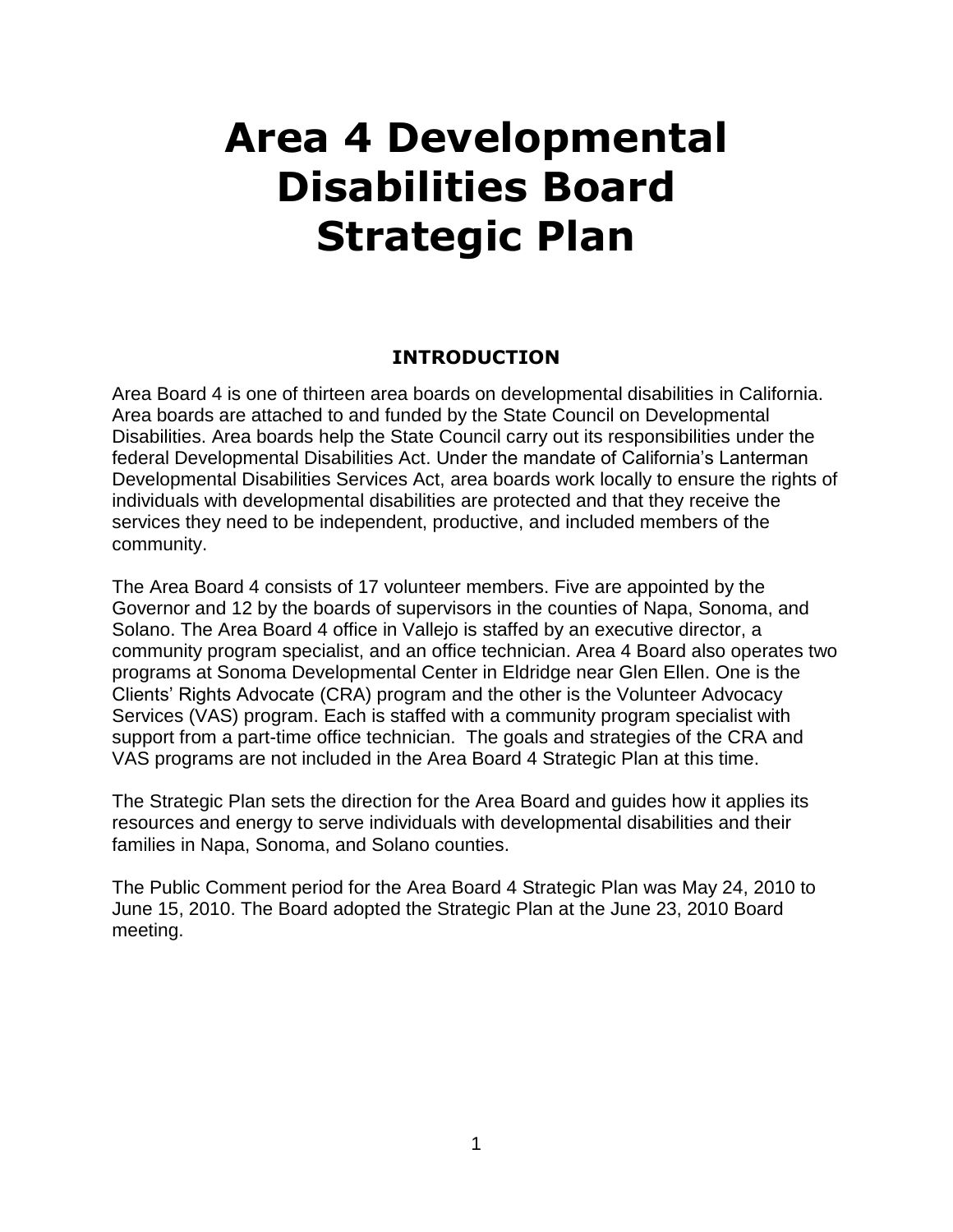#### **VISION**

*Persons with developmental disabilities in Napa, Sonoma, and Solano counties experience the same full and equal opportunities for life, liberty, and the pursuit of happiness as all Americans.*

#### **MISSION**

*Area 4 Developmental Disabilities Board advocates and promotes policies and practices that enable persons with developmental disabilities in Napa, Sonoma, and Solano counties to achieve self-determination, independence, productivity and inclusion for themselves in all aspects of community life.* 

#### **AREAS OF EMPHASIS**

#### **A. Quality Assurance**

The term "quality assurance activities" means advocacy, capacity building, and systemic change activities that result in improved consumer and family-centered quality assurance and that result in systems of quality assurance and consumer protection that-

(A) Include monitoring of services, supports, and assistance provided to an individual with developmental disabilities that ensures that the individual - 1. Will not experience abuse, neglect, sexual or financial exploitation, or violation of legal or human rights; and

2. Will not be subject to the inappropriate use of restraints or seclusion;

(B) Include training in leadership, self-advocacy, and self-determination for individuals with developmental disabilities, their families, and there guardians to ensure that those individuals - 1. Will not experience abuse, neglect, sexual or financial exploitations, or violation of legal or human rights; and

2. Will not be subject to the inappropriate use of restraints or seclusion; or

(C) Include activities related to interagency coordination and systems integration that result in improved and enhanced services, supports, and other assistance that contribute to and protect the self-determination, independence, productivity, and integration and inclusion in all facets of community life, of individuals with developmental disabilities.

**Goal:** *Individuals with developmental disabilities and their families have information, skills, opportunities and support to advocate for their rights and services and to achieve self determination, independence, productivity, integration and inclusion in all facets of community life.*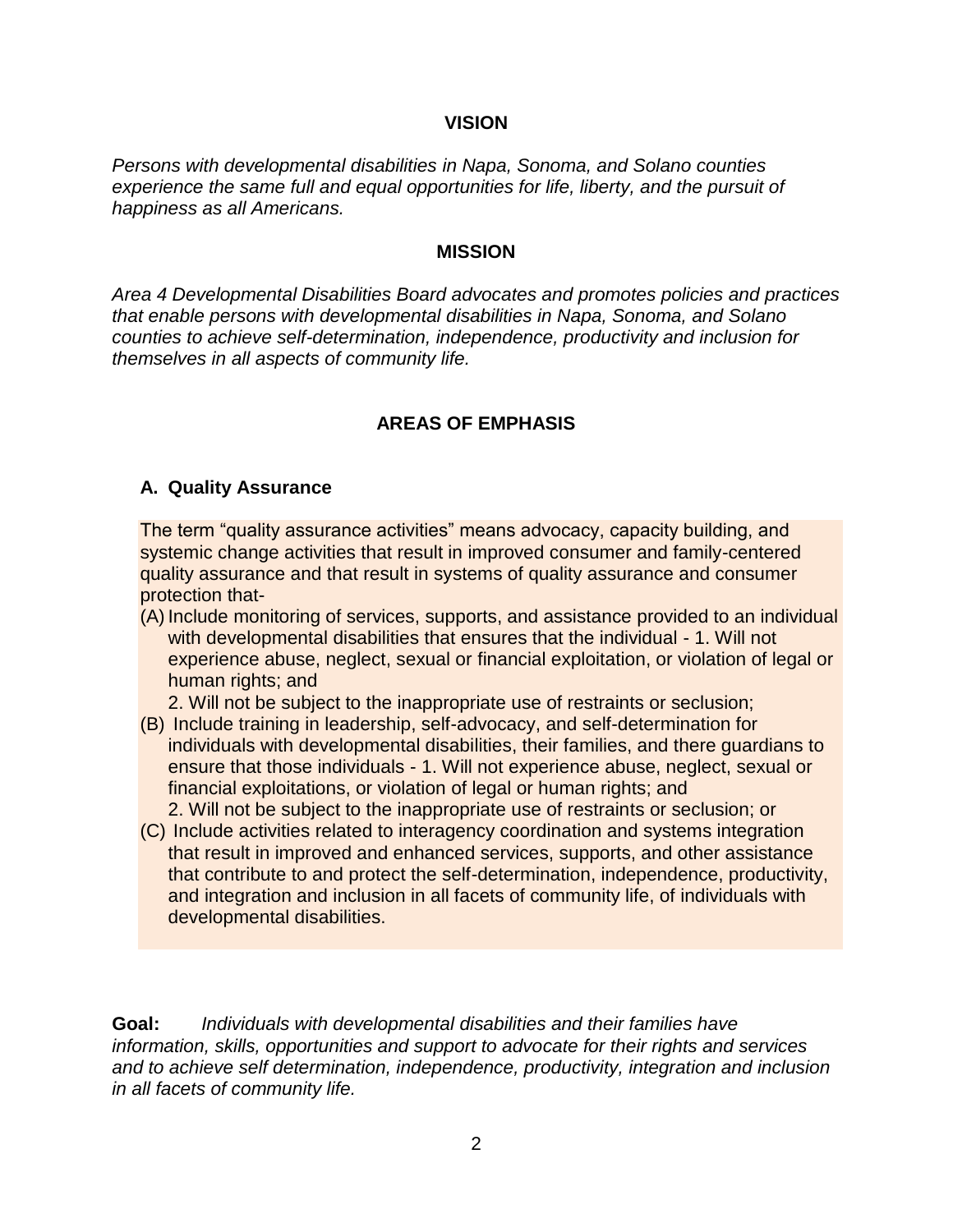- QA 1.1 Area Board 4 will distribute timely information by publishing a monthly enewsletter; posting meeting agendas, minutes, meeting packets, as well as "Practice Democracy", and its Strategic Plan on its web page; and, will use social networking media such as Facebook to deliver timely information to its constituency.
- QA 1.2 Area Board 4 will strive to make information accessible to individuals who are mono-lingual Spanish-speakers by translating "Practice Democracy", the monthly "E-News", and the AB4 brochure and posting on its web page; and, by distributing that material to groups and organizations serving Spanishspeaking families.
- QA1.3 Area Board 4 will present or co-present workshops to educate at least 100 Individuals with developmental disabilities on their rights and how to advocate for their rights.
- QA1.4 Area Board 4 will work with local self advocacy groups, community agencies, and the California People First organization to strengthen local self advocacy organizations, increase participation, and develop regional and statewide connections and support.

## **B. Education and Early Intervention**

The term "education activities" means advocacy, capacity building, and systemic change activities that result in individuals with developmental disabilities being able to access appropriate supports and modifications when necessary, to maximize their educational potential, to benefit from lifelong educational activities, and to be integrated and included in all facets of student life.

The term "early intervention activities" means, advocacy, capacity building, and systemic change activities provided to individuals described in paragraph (8)(B) and their families to enhance-

(A) The development of the individuals to maximize their potential; and

(B) The capacity of families to meet the special needs of the individuals.

**Goal 1**: *Students with developmental disabilities receive the education and supports they need to reach their academic potential in inclusive communities.*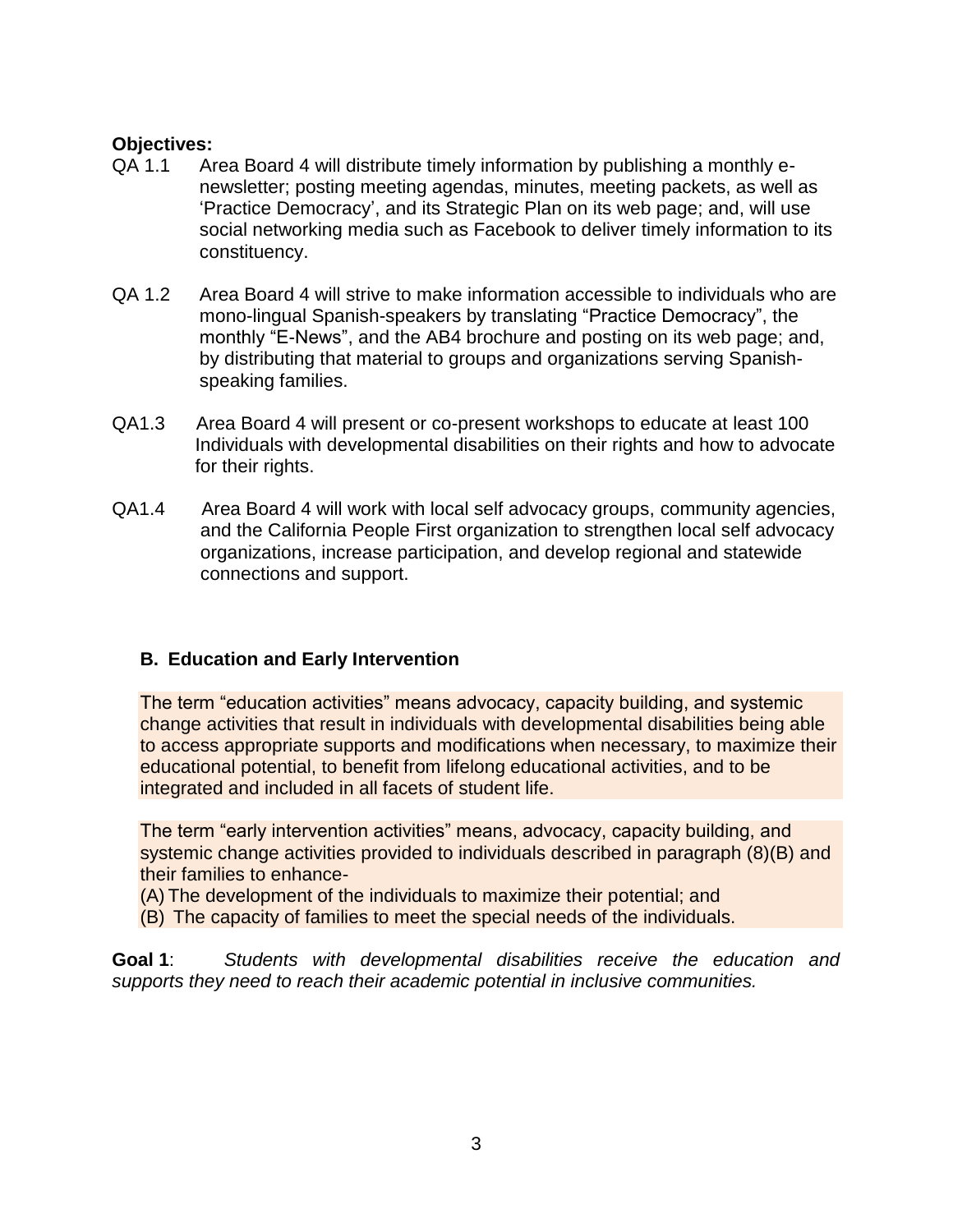E&EI1.1 At least 75 students and families will receive advocacy services to assert their rights under the Individuals with Disabilities Education Act (IDEA).

> "Advocacy services" may include provision of information and referral, consultation & technical assistance, as well as direct representation. The Board has established criteria for staff decision-making on representation at due process fair hearings. Factors such as the merit of the case; the capability of the person or family to advocate for themselves or their child with technical assistance; the systemic implications of the case; and, whether another agency is available with more expertise or resources on the issue are taken into consideration.

- E&EI1.2 Area Board will participate on the community advisory committees of all four SELPA's (Special Education Local Plan Areas) in the North Bay counties in order to improve outcomes for students with disabilities.
- E&EI 1.3 Area Board will provide, or collaborate in the presentation of, at least 3 workshops on special education rights for parents annually.

**Goal 2**: *Young adults with developmental disabilities and their families are prepared for and experience a smooth transition to adult life.*

#### **Objectives:**

- E&EI2.1 Area Board 4 will participate in Transition Resource Fairs in Sonoma, Napa, and Solano counties.
- E&EI 2.2 Area Board 4 will continue working with Solano County Office of Education and other community partners to establish a second Project Search site in Solano County.

#### **C. Employment**

The term "employment-related activities" means advocacy, capacity building, and systemic change activities that result in individuals with developmental disabilities acquiring, retaining, or advancing in paid employment, including supported employment or self-employment, in integrated settings in a community.

**Goal 1**: *Working age adults with developmental disabilities work in integrated employment for minimum wage or greater.*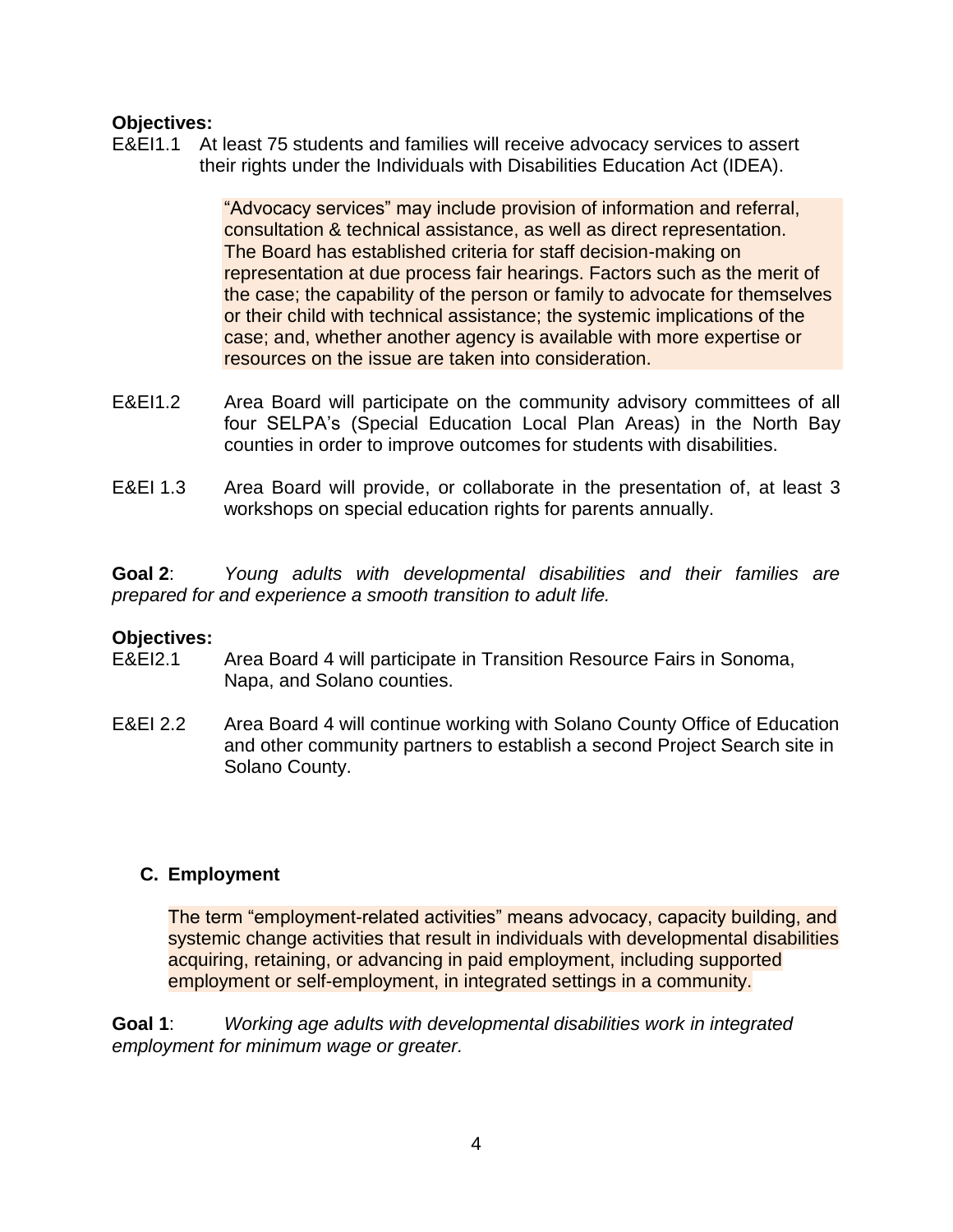- E1.1 Area Board 4 will continue its leadership role on the North Bay Autism Regional Taskforce (NBART) and its "Employment Workgroup" to advocate for "Employment First" policy change that increases integrated employment outcomes for working age adults.
- E1.2 Area Board 4 will continue to participate on the Employment Services Network to inform and educate participants on best practices for integrated paid employment for individuals with developmental disabilities.

**Goal 2:** *Area Board 4 will advocate for changes in policy, services, and funding that enable young adults with developmental disabilities to experience college and other post-secondary education opportunities.* 

#### **Objectives:**

- E2.1: Area Board 4 will continue participation on Santa Rosa Junior College"s "College to Career" program which provides a post secondary educational experience with workforce training and education to increase the prospects for integrated employment for the students.
- E2.2 Area Board 4 will establish working relationships with both Solano Community College and Napa Valley College to promote and develop post-secondary education opportunities, including access to workforce training programs that lead to integrated employment outcomes.
- E2.3 Area Board 4 will maintain its relationship with UCLA"s Tarjan Center and participate on the Post Secondary Education Consortium to stay informed on statewide and national efforts to promote post secondary education and will disseminate information on transition and post secondary education monthly through the AB4 E-News.

#### **D. Housing**

The term "housing-related activities" means advocacy, capacity building, and systemic change activities that result in individuals with developmental disabilities having access to and use of housing and housing supports and services in their communities, including assistance related to renting, owning, or modifying an apartment or home.

**Goal 1**: *Individuals with developmental disabilities have access to affordable housing that provides control, choice and flexibility regarding where and with whom they live.*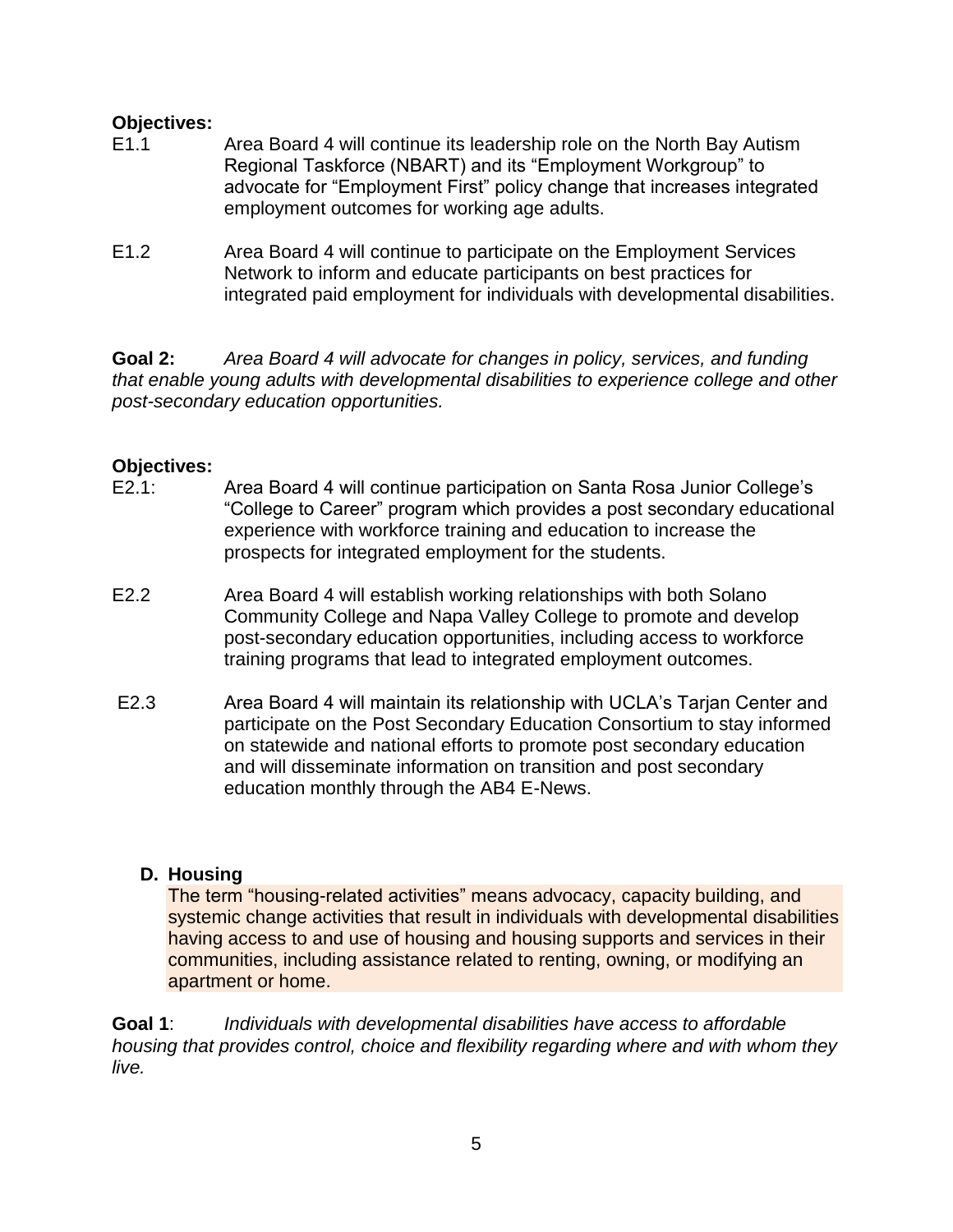- H1.1 Area Board 4 will continue liaison with North Bay Housing Coalition to stay informed on and contribute to efforts to increase access to affordable housing.
- H1.2 Area Board will continue to participate on the North Bay Autism Regional Task Force (NBART) Housing Workgroup to increase access to affordable housing.

#### **E. Community Supports**

The term "family support services "[community supports] means services, supports, and other assistance, provided to families with members who have developmental disabilities, that are designed to—

- (1) Strengthen the family"s role as primary caregiver;
- (2) Prevent inappropriate out-of-the-home placement of the members and maintain family unity; and
- (3) Reunite families with members who have been placed out of the home whenever possible.

SPECIFIC SERVICES—Such term includes respite care, provision of rehabilitation technology and assistive technology, personal assistance services, parent training and counseling, support for families headed by adding caregivers, vehicular and home modifications, and assistance with extraordinary expenses associated with the needs of individuals with developmental disabilities.

**Goal 1**: *People with developmental disabilities and their families have access to community based services and supports available to the general population (such as recreation, transportation, child care, etc. ) that enable them to live productive and inclusive lives.* 

#### **Objectives:**

CS1.1 Area Board 4 will inform persons with developmental disabilities, their families, and the community about budgetary and legislative proposals that impact persons with developmental disabilities by (a) Including information on legislative and budgetary issues impacting individuals with developmental disabilities in its e-newsletter; (b) Presenting at least one Budget and/or Legislative Forum annually; and, (c) Presenting at least three workshops a year to persons with developmental disabilities on topics such as voting rights and legislative advocacy.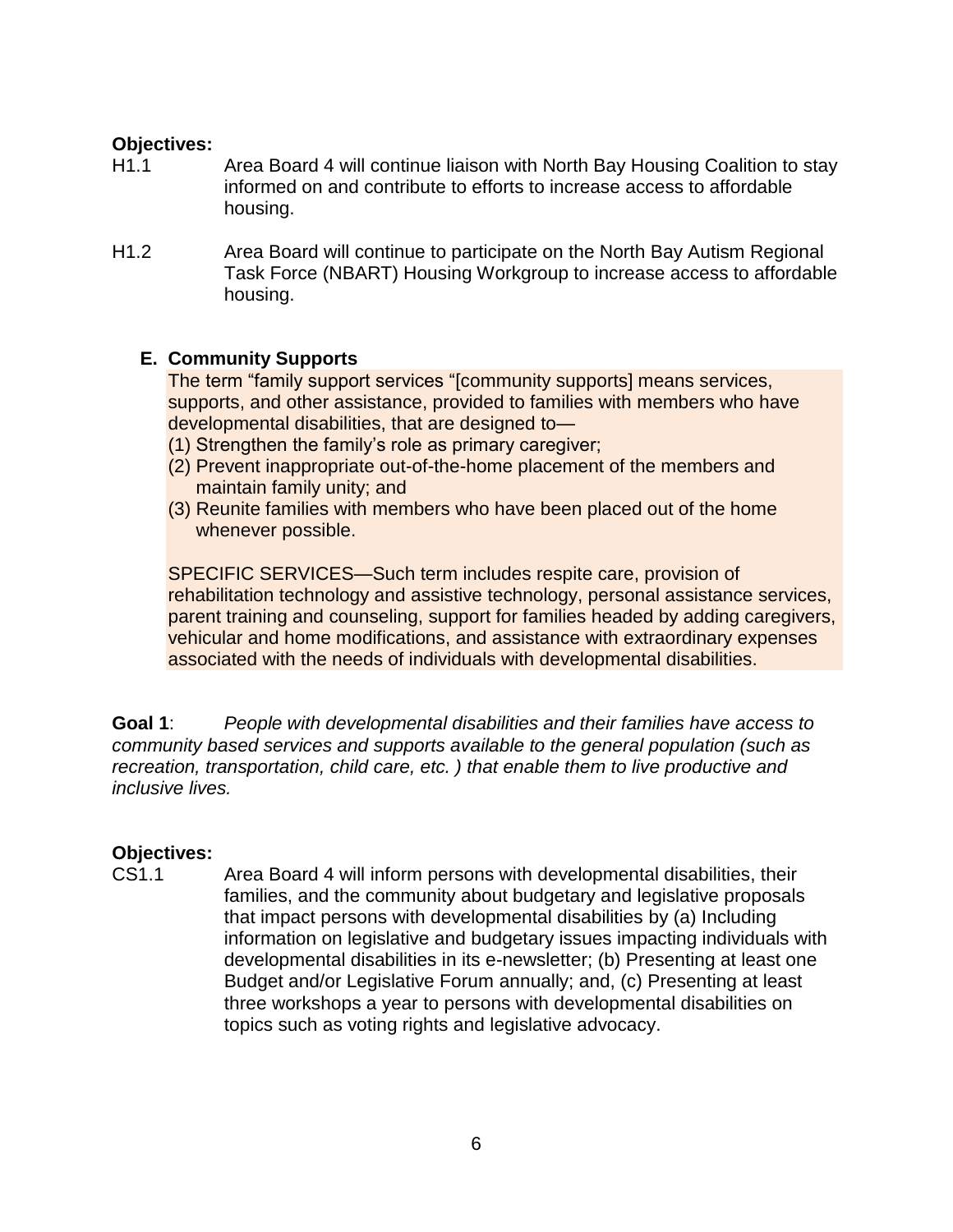CS1.2 Area Board 4 will inform and educate legislators about budgetary and legislative proposals that impact persons with developmental disabilities by (a) Including information on legislative and budgetary issues impacting individuals with developmental disabilities in its e-newsletter and distributing its e-newsletter to all legislators whose legislative districts are in Napa, Sonoma, and Solano counties; (b) Presenting at least one Budget and/or Legislative Forum annually and inviting legislators to attend and participate on a "Legislators" Panel"; (c) Meeting with legislators district legislative representatives at least annually; and by monitoring and taking positions on at least 10 bills per year and communicating the Board"s position to legislators.

**Goal 2:** *Area Board 4 recognizes the unique challenges of individuals with autism, and the lack of services and supports specific to individuals with autism. Therefore the Area Board 4 will advocate strongly for local service development for individuals with autism in line with the Area Board 4's Mission.*

#### **Objectives:**

- CS2.1 Area Board 4 will continue its partnership with the Senate Select Committee on Autism, Senator Lois Wolk, and the many community partners on the North Bay Autism Regional Taskforce to develop solutions to problems and issues in the areas of Early Identification & Treatment, Medical Insurance Coverage, Affordable Housing, and Employment.
- CS2.2 Area Board 4 will continue its participation on the Autism Community Team (ACT) to develop and improve services for children and adults with autism.
- CS2.3 Area Board 4 will continue liaison with the Collaborative Autism Training & Support Program (CATS) to contribute to the long-term continuation of the CATS program.
- **Goal 3:** *People with developmental disabilities, their families, and agencies that serve them are prepared for emergencies and disasters.*

# **Objectives:**

Area Board 4 will present or co-present workshops on disaster preparedness to at least 75 individuals with developmental disabilities.